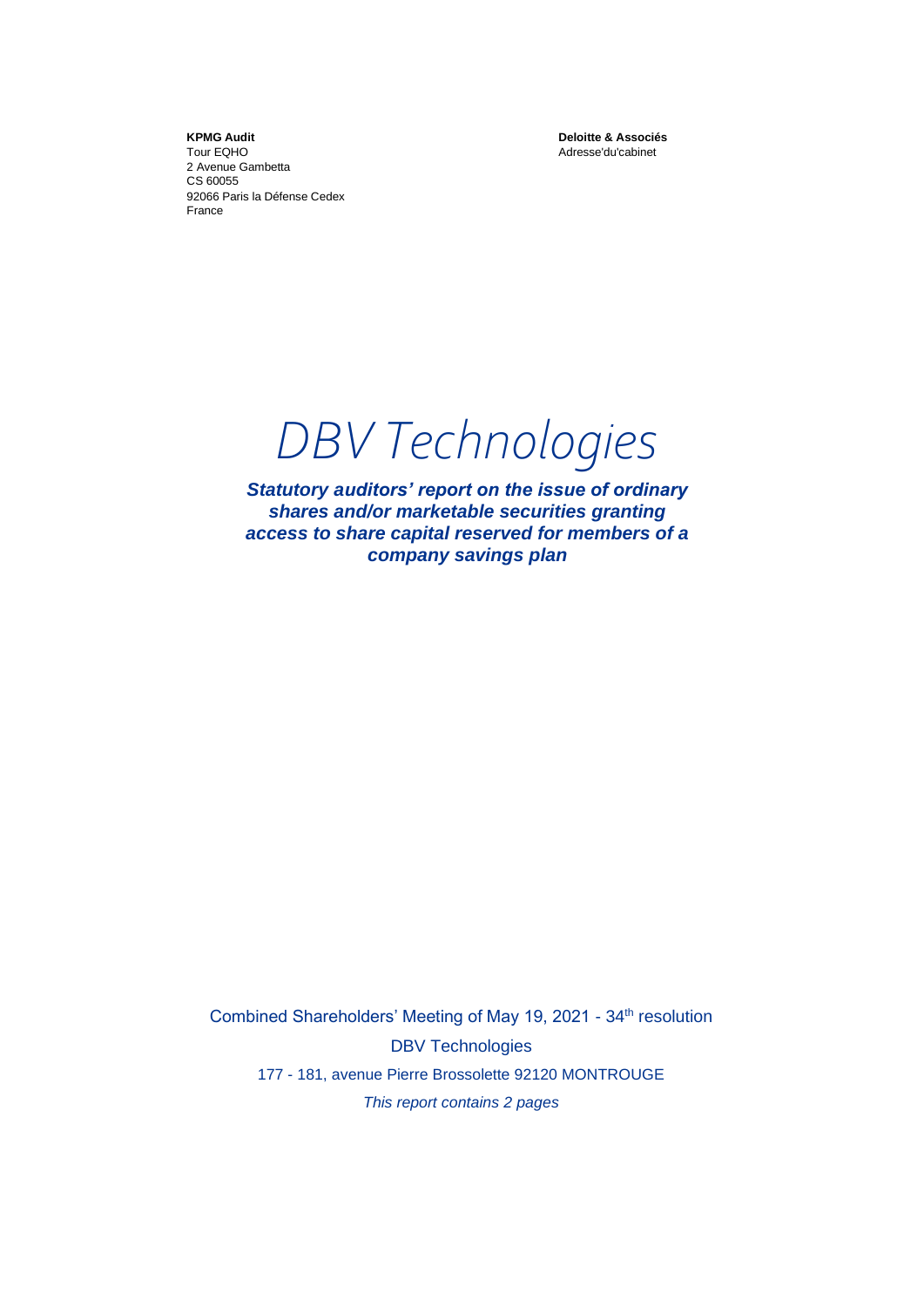**KPMG Audit** Tour EQHO 2 Avenue Gambetta CS 60055 92066 Paris la Défense Cedex France

**Deloitte & Associés** Adresse'du'cabinet

## **DBV Technologies**

Registered office: 177 - 181, avenue Pierre Brossolette 92120 MONTROUGE

## **Statutory auditors' report on the issue of ordinary shares and/or marketable securities granting access to share capital reserved for members of a company savings plan**

## Combined Shareholders' Meeting of May 19, 2021 - 34<sup>th</sup> resolution

*This is a free translation into English of the statutory auditors' report issued in French and is provided solely for the convenience of English speaking readers. This report should be read in conjunction and construed in accordance with French law and professional auditing standards applicable in France.*

## To the DBV Technologies Shareholders' Meeting,

As statutory auditors of your Company (the "Company") and in accordance with the procedures set forth in Articles L. 228-92 and L. 225-135 *et seq.* of the French Commercial Code (*Code de Commerce*), we hereby report to you on the proposed delegation of authority to the Board of Directors to decide the issue of ordinary shares or marketable securities granting access to Company equity securities to be issued, with cancellation of preferential subscription rights, reserved for members of one or more company or group savings plans set up by the Company and/or French or foreign companies affiliated to it under the conditions set out in Article L.225- 180 of the French Commercial Code and Article L.3344-1 of the French Labor Code (*Code du travail*), a transaction on which you are asked to vote.

The overall par value amount of share capital increases that may be carried out in the future may not exceed 2% of share capital as of the date of this Shareholders' Meeting.

Shareholders are asked to approve this issue pursuant to Article L. 225-129-6 of the French Commercial Code and Articles L. 3332-18 *et seq.* of the French Labor Code.

Based on its report, your Board of Directors proposes that shareholders authorize it, for a period of 26 months, to decide one or more issues and cancel your preferential subscription rights to the ordinary shares and/or marketable securities to be issued. Where necessary, the Board will set the final issue terms and conditions of this transaction.

It is the responsibility of the Board of Directors to prepare a report in accordance with Articles R. 225-113 *et seq.* of the French Commercial Code. Our role is to express an opinion on the fair presentation of the quantified information extracted from the financial statements, on the proposed cancellation of preferential subscription rights and on certain other information concerning the issue, contained in this report.

We performed the procedures that we deemed necessary in accordance with the professional guidelines of the French National Institute of Statutory Auditors (*Compagnie Nationale des Commissaires aux Comptes*) relating to this engagement. These procedures consisted in verifying the content of the Board of Directors' report on this transaction and the method used to determine the issue price of the equity securities to be issued.

Subject to a subsequent review of the terms and conditions of the issue that may be decided, we have nothing to report on the method used to determine the issue price of the equity securities to be issued, as described in the Board of Directors' report.